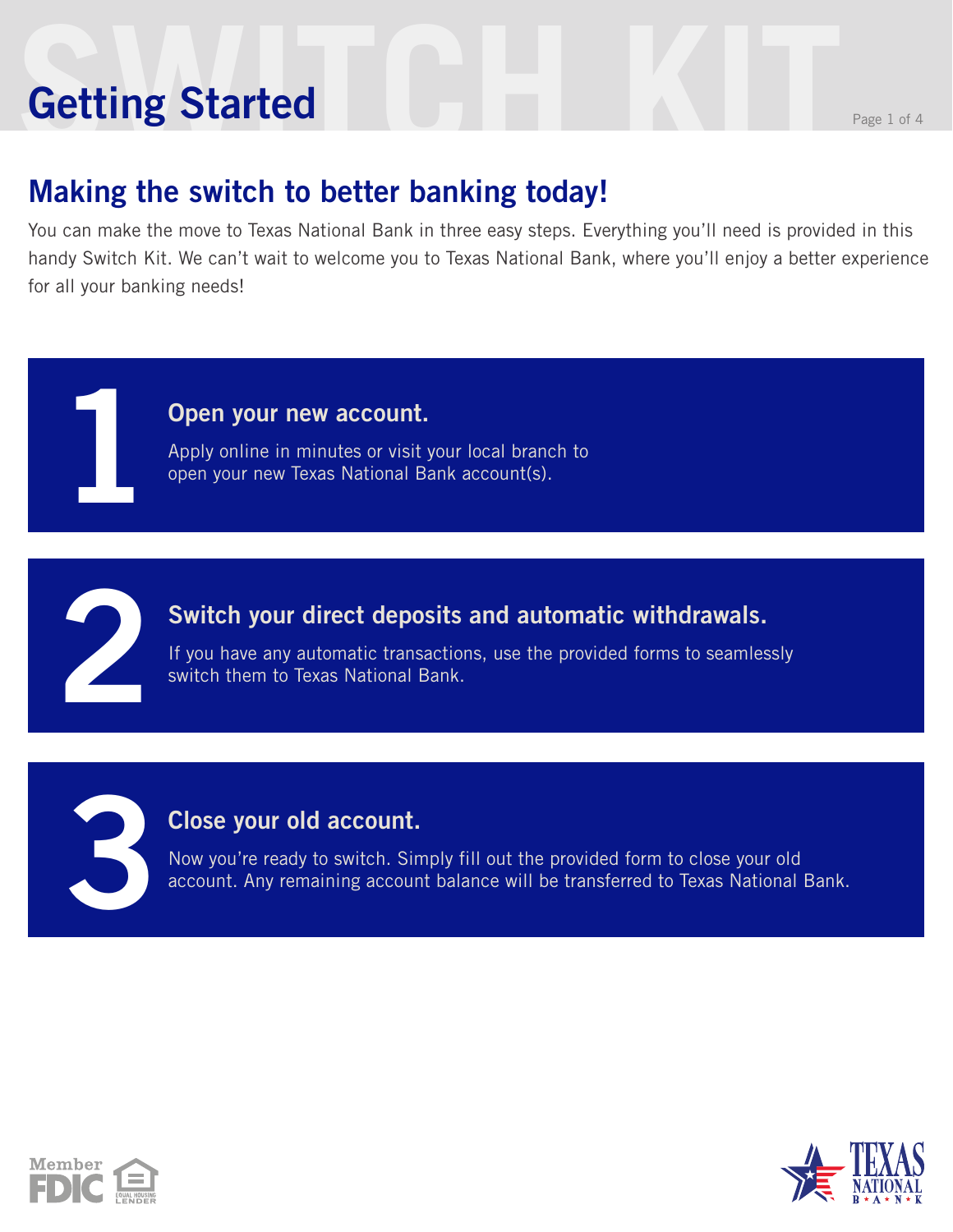### **Direct Deposit Authorization**

You can use your keyboard to fill out this form online, or you can print the form and complete it by hand.

Use this form to authorize your employer, retirement and pension funds, or any other agency to deposit your payment directly into your Texas National Bank account. Use one form for each direct deposit.

| <b>Notification of Direct Deposit Authorization Change</b> | <b>Direct Deposit Checklist:</b>                                                            |                                                                                                   |
|------------------------------------------------------------|---------------------------------------------------------------------------------------------|---------------------------------------------------------------------------------------------------|
| <b>Company or Employer:</b>                                |                                                                                             | Use this list to remember all<br>your direct deposits you need<br>to transfer. These are the most |
| Address:                                                   |                                                                                             | common direct deposits.                                                                           |
| City, State, Zip:                                          |                                                                                             | Payroll                                                                                           |
| <b>Phone Number:</b>                                       |                                                                                             | Investments                                                                                       |
| <b>Employee ID:</b>                                        |                                                                                             | <b>Retirement Plans</b>                                                                           |
| (if applicable)                                            |                                                                                             | <b>Social Security</b>                                                                            |
|                                                            | Effective immediately, please deposit the net amount of my check to my Texas National       |                                                                                                   |
| Bank account. I authorize (name of depositor)              |                                                                                             |                                                                                                   |
|                                                            | to automatically deposit funds into the account below. This authorization shall remain in   |                                                                                                   |
|                                                            | place until I have submitted a new authorization, or until this authorization is changed or |                                                                                                   |
| revoked by me in writing.                                  |                                                                                             |                                                                                                   |
| Place an X next to your desired option.                    |                                                                                             |                                                                                                   |
|                                                            | Net amount to Texas National Bank CHECKING                                                  |                                                                                                   |
| Account #                                                  | Routing # 111317569                                                                         |                                                                                                   |
|                                                            | Net amount to Texas National Bank SAVINGS                                                   |                                                                                                   |
| Account #                                                  | Routing # 111317569                                                                         |                                                                                                   |
|                                                            |                                                                                             |                                                                                                   |
| Signature:                                                 | Date:                                                                                       |                                                                                                   |
| Name:                                                      |                                                                                             |                                                                                                   |
| Address:                                                   |                                                                                             |                                                                                                   |
| City, State, Zip:                                          |                                                                                             |                                                                                                   |
| <b>Phone Number:</b>                                       |                                                                                             |                                                                                                   |



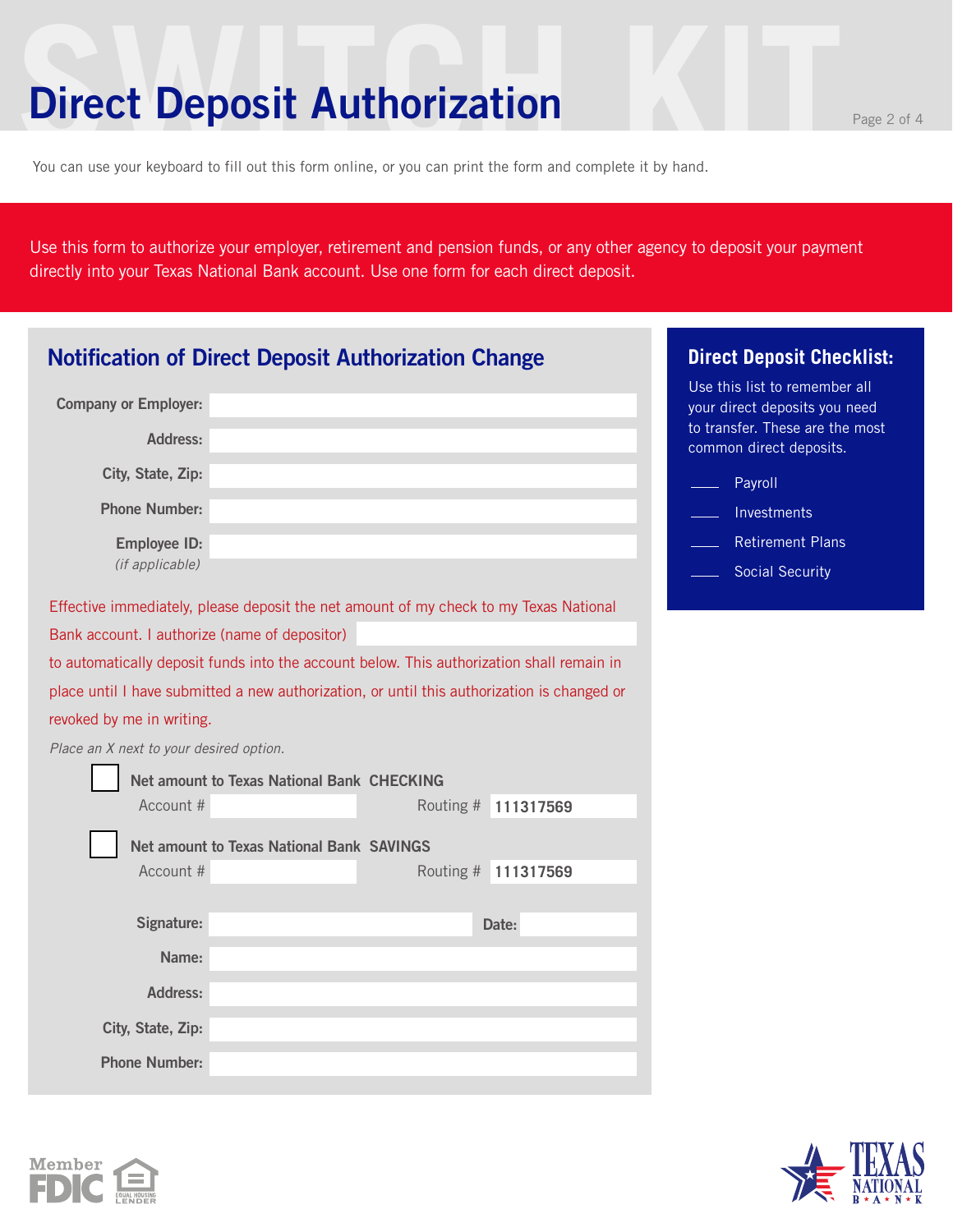### **Automatic Withdrawal Authorization**

You can use your keyboard to fill out this form online, or you can print the form and complete it by hand.

Use this form to authorize a change to any automatic payment, deductions, or withdrawals from your account. Use one form for each automatic withdrawal. Or, many companies and agencies make it easy to change your account on record online on their website.

| <b>Notification of Withdrawal Authorization Change</b>                                                                                                                                               |                            |                |           |           | <b>Automatic Withdrawal</b><br><b>Checklist:</b>                  |  |
|------------------------------------------------------------------------------------------------------------------------------------------------------------------------------------------------------|----------------------------|----------------|-----------|-----------|-------------------------------------------------------------------|--|
| <b>Name of Company:</b>                                                                                                                                                                              |                            |                |           |           | Use this list to remember all your                                |  |
| <b>Account Number:</b>                                                                                                                                                                               |                            |                |           |           | automatic payments you need to<br>transfer. These are some of the |  |
| <b>Payment Amount:</b>                                                                                                                                                                               |                            |                |           | payments. | most commonly used automatic                                      |  |
| Address:                                                                                                                                                                                             |                            |                |           |           |                                                                   |  |
| City, State, Zip:                                                                                                                                                                                    |                            |                |           |           | Home Mortgage                                                     |  |
| <b>Phone Number:</b>                                                                                                                                                                                 |                            |                |           |           | <b>Auto Loans</b>                                                 |  |
|                                                                                                                                                                                                      |                            |                |           |           | <b>Utilities</b>                                                  |  |
| Please change my automatic withdrawal from the following account:                                                                                                                                    |                            |                |           |           | Insurance                                                         |  |
| <b>Financial Institution:</b>                                                                                                                                                                        |                            |                |           |           | Cable/Internet                                                    |  |
|                                                                                                                                                                                                      |                            |                |           |           | Gym/Club Memberships                                              |  |
| Account #                                                                                                                                                                                            |                            | Bank Routing # |           |           | <b>Credit Cards</b>                                               |  |
| Please make all <b>future</b> automatic withdrawals from the following account:                                                                                                                      |                            |                |           |           | Investments                                                       |  |
| <b>Financial Institution:</b>                                                                                                                                                                        | <b>Texas National Bank</b> |                |           |           | Subscriptions                                                     |  |
| Account #                                                                                                                                                                                            |                            | Bank Routing # | 111317569 |           | <b>Charity Donations</b>                                          |  |
| Thank you very much.                                                                                                                                                                                 |                            |                |           |           |                                                                   |  |
| This authorization will remain in effect until I have submitted to you a new authorization, or until<br>you have been notified by me in writing that this authorization has been changed or revoked. |                            |                |           |           |                                                                   |  |
| Signature:                                                                                                                                                                                           |                            |                | Date:     |           |                                                                   |  |
| Name:                                                                                                                                                                                                |                            |                |           |           |                                                                   |  |
| <b>Address:</b>                                                                                                                                                                                      |                            |                |           |           |                                                                   |  |
| City, State, Zip:                                                                                                                                                                                    |                            |                |           |           |                                                                   |  |
| <b>Phone Number:</b>                                                                                                                                                                                 |                            |                |           |           |                                                                   |  |